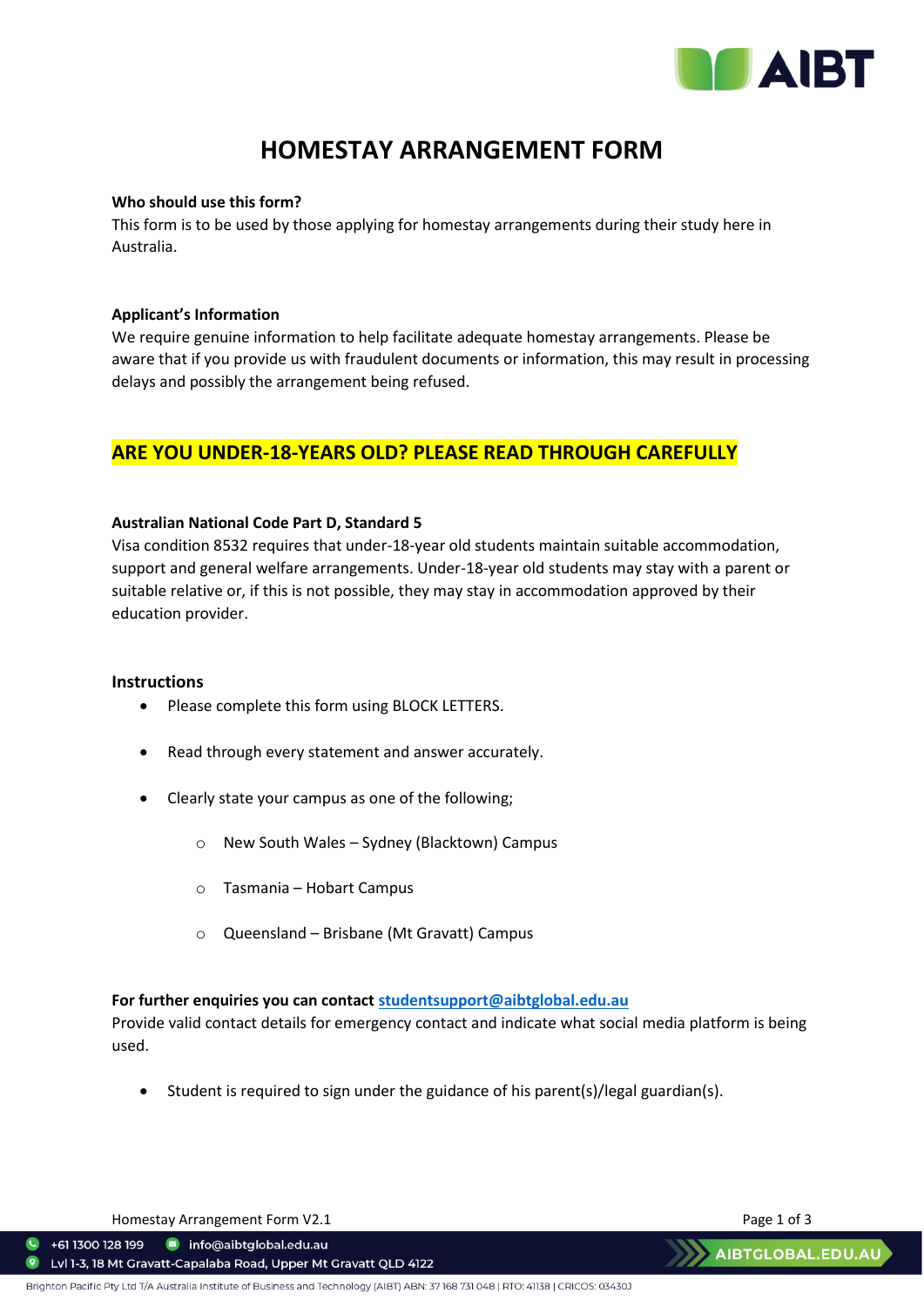## **STUDENT INFORMATION**

| <b>First Name</b>                   |                                     |                    |                 |                |               |
|-------------------------------------|-------------------------------------|--------------------|-----------------|----------------|---------------|
| <b>Last Name</b>                    |                                     |                    |                 |                |               |
| <b>Date of Birth</b>                |                                     |                    | Gender          | $\square$ Male | $\Box$ Female |
| DD/MM/YYYY                          |                                     |                    |                 |                |               |
| <b>Native Language</b>              |                                     |                    | Religion        |                |               |
| <b>Campus Location</b>              |                                     |                    |                 |                |               |
| <b>Contact Number</b>               | $\Box$ WhatsApp                     |                    | $\Box$ Viber    |                |               |
| e.g.<br>+61403686594<br>(WhatApp)   | $\square$ WeChat<br>$\Box$ Facebook |                    |                 |                |               |
| <b>Email address</b>                |                                     |                    |                 |                |               |
| <b>Home Country</b>                 |                                     |                    |                 |                |               |
| <b>Home Address</b>                 |                                     |                    |                 |                |               |
| <b>Home Phone No</b>                |                                     |                    |                 |                |               |
| Emergency<br><b>Contact</b>         |                                     |                    | Relationship    |                |               |
| Emergency<br>number                 |                                     |                    |                 |                |               |
| Require<br><b>Guardian?</b>         | $\Box$ Yes                          | $\Box$ No          |                 |                |               |
| <b>Room Preference</b>              | $\Box$ Single                       | $\Box$ Shared room |                 |                |               |
| <b>Estimated</b><br><b>Duration</b> |                                     |                    |                 |                |               |
| <b>Hobbies</b>                      |                                     |                    |                 |                |               |
| <b>Favourite Foods</b>              |                                     |                    |                 |                |               |
| Smoker?                             | $\Box$ Yes                          | $\Box$ No          | <b>Drinker?</b> | $\Box$ Yes     | $\square$ No  |